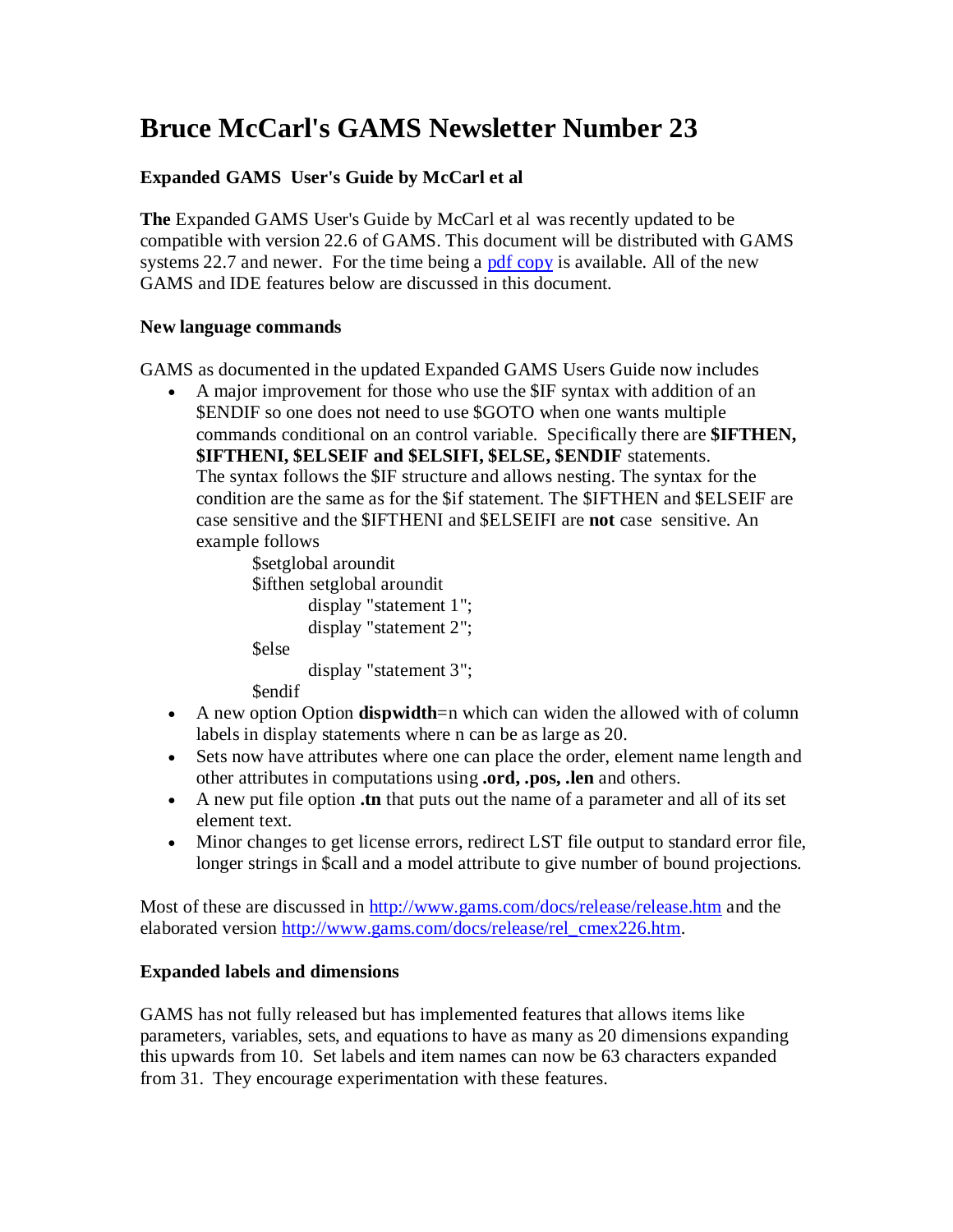### **CPLEX MIP Solution and Tuning**

A CPLEX update includes

- MIP option tuning -The CPLEX option file can now include the option TUNING that invokes a CPLEX tuning tool that adjusts CPLEX options to try to reduce model solution time (my impression is that this is mainly for MIP s) helping you discover parameter settings that lead to faster solves time.
- Improved Mixed Integer Programming (MIP) Performance a new dynamic search approach is incorporated and is used by default that apparently finds feasible and optimal solutions more quickly than conventional branch & cut for many models.
- Enhanced Parallel MIP automatic solutions procedures that run parallel jobs as controlled by option ParallelMode.
- Multiple MIP Solutions where you now can cause CPLEX?GAMS to generate and store multiple solutions to a problem collecting.
	- All solutions within a given tolerance of the optimal solution.
	- All solutions or all optimal solutions for a model

These are discussed in the CPLEX version 11 model release notes at [http://www.gams.com/docs/release/rel\\_cplex110.htm](http://www.gams.com/docs/release/rel_cplex110.htm) .

### **Mac Version**

GAMS and most solver versions now run on the Mac (Power PC and Intel 32). The release notes<http://www.gams.com/docs/release/release.htm> give a solver capabilities matrix.

# **GAMSIDE**

- The spell checker is now in the edit menu
- The GDXviewer now supports Excel 2007 format xlsx
- The GDX viewer has an integrated symbol search

### **Solvers**

New versions are present for AlphaECP, BARON, COINCLP, COINGLPK, COINIPOPT , COINBONMIN, CPLEX, LINDOGLOBAL, MOSEK, and XPRESS

### **Other**

- GDXXRW now supports Excel 2007 format xlsx
- New library models are present as covered in the release notes